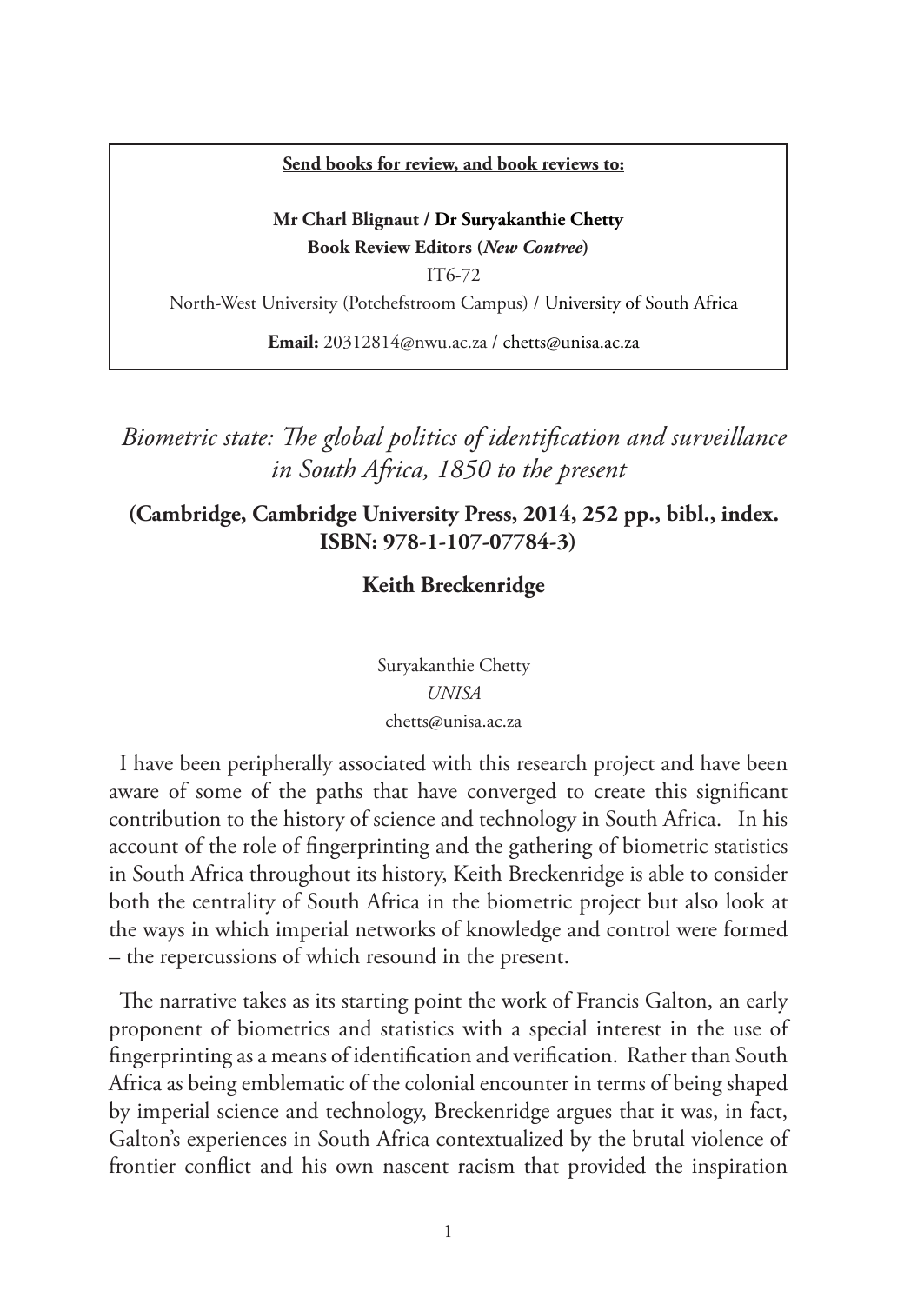for his views of scientific racism, eugenics and the use of statistics to classify populations. His return to England provided Galton with an audience for his views which grew in influence, so much so, that he was able to persuade his more celebrated relative, Charles Darwin, dissuading the latter from the more egalitarian bent of his theories of human evolution contextualized by movement to abolish slavery to one that became increasingly slanted towards eugenics, giving the axiom "the survival of the fittest" a far more ominous connotation.

While South Africa had provided the inspiration for Galton's advocacy of fingerprinting, it was in the other British colony of India in the wake of the 1857 Rebellion that the system was used as a means of identification along with other methods such as tattoos and the use of photographs. While the unique patterning of individual fingerprints made them the ideal means of identification, from the outset their utility was offset by the difficulty of classifying them. This was in part addressed by Edward Henry, Commissioner of Police in Bengal, and created of the "Henry System", an efficient means of mathematically classifying fingerprints. Henry was subsequently tasked with creating a police force on the Witwatersrand, complete with fingerprint identification system. With the needs of the mining industry paramount, the surveillance and control of a largely illiterate African population and concerns regarding fraudulent means of identification, fingerprinting was perceived to be the cure-all and was inextricably associated with coercion and the criminalisation of black labour.

The early twentieth century saw Gandhi's involvement in the use of fingerprinting to identify the Indian population and regulate their movement into the Transvaal. Breckenridge argues that it was Gandhi's compromises with the Transvaal government over the use of fingerprinting and the subsequent use of these records by the state to apply discriminatory policies against Indians and restrict immigration that disillusioned him with "technologism". It would culminate in a full rejection of Western modernity and inform his political activism in India.

Under apartheid the use of biometrics represented the apex of state attempts to classify, control and discriminate and resources were devoted to attempts to create coherent and all-encompassing forms of identification harnessed to new computer technology. This attempt at creating the all-knowing and powerful state as envisaged by Michel Foucault repeatedly fell short although, in an ironic twist, the biometric measures put in place in the Bantustans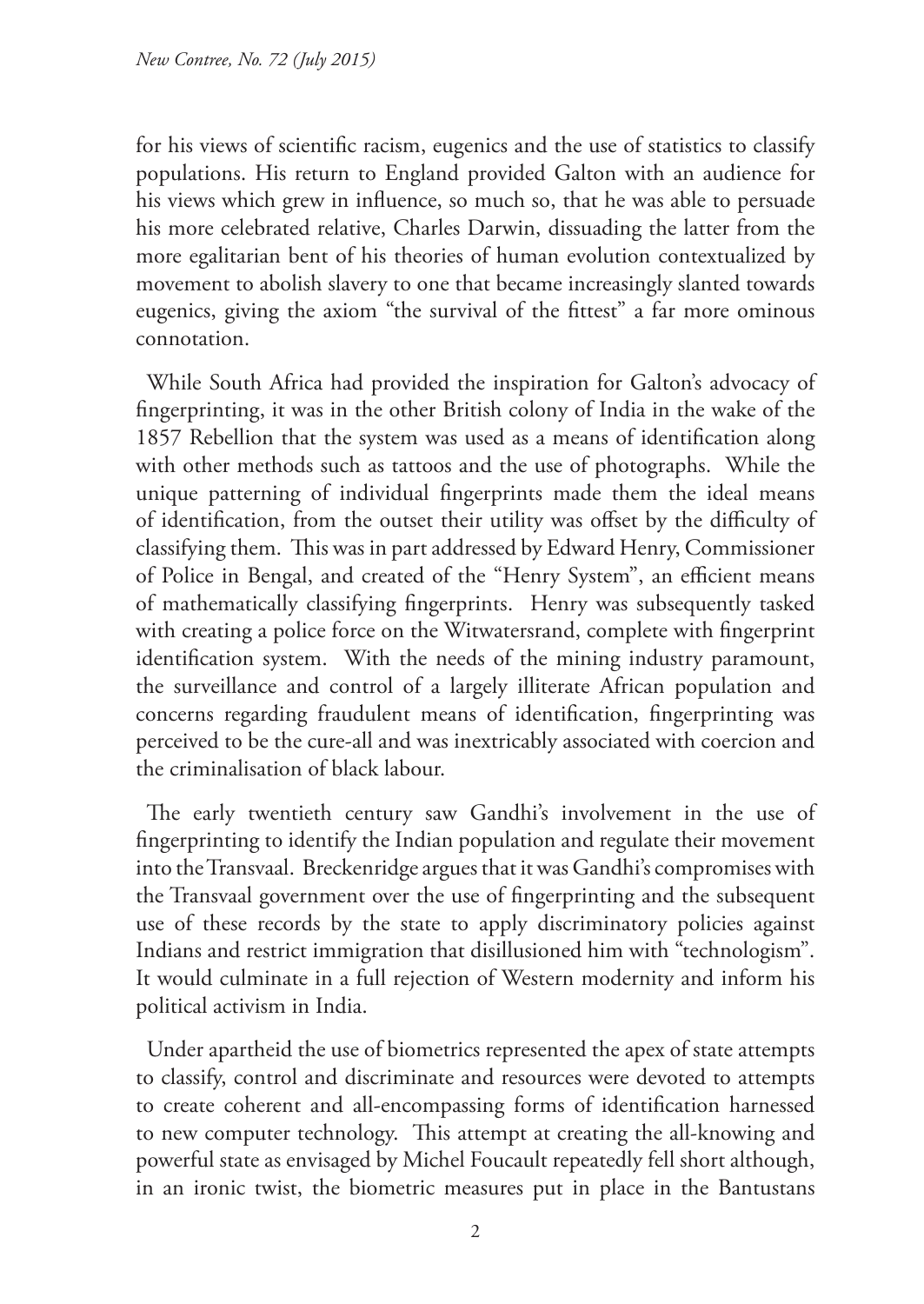became the foundation on which existing state welfare provisions are based. Breckenridge's work suggests that the use of biometric technology has been shaped by its history and present concerns. In the developing world it has become the means by which economic inequalities are ameliorated – biometric systems with their origins in South Africa are being utilized in Mexico, Brazil and India where earlier dissent over their use has largely disappeared. In the west, however, the association of biometrics with coercion has made it incompatible with civil liberties. It is nonetheless utilized here as a means of identifying and controlling the movements of those deemed to be unqualified for full citizenship – criminals, immigrants – under the aegis of national security.

This is a book that is clearly and succinctly written and persuasively argued but, more significantly, makes history relevant by highlighting the ways in which existing and ambitious attempts to identify human beings – both for the purposes of social welfare and international and domestic security – have been built on earlier projects with their origins in British imperial ambitions to know and, by so doing, control the vast, diverse and largely illiterate populations that fell under its ambit.

# *The new radicals: A generational memoir of the 1970s*

### **(Jacana Media (Pty) Ltd, 2014, xi +283 pp. ISBN 978-1-4314-0971-6)**

#### **Glenn Moss**

#### Steve Lebelo<sup>1</sup>

lebelmj@unisa.ac.za

Moss's *the new radicals: A generational memoir of the 1970s* explores three distinct but related themes. It chronicles a "political, ideological and organisational journey undertaken by a group of students". In a manner suggested by Amilcar Cabral, they are ready to commit class suicide. These students move from "relatively insular liberal protest and symbolic politics of

<sup>1</sup> Until recently, Lebelo was teaching history at Unisa. He is also co-author of *Soweto, 16 June 1976 – It all started with a dog* and *Nine family histories: Completing the circle.*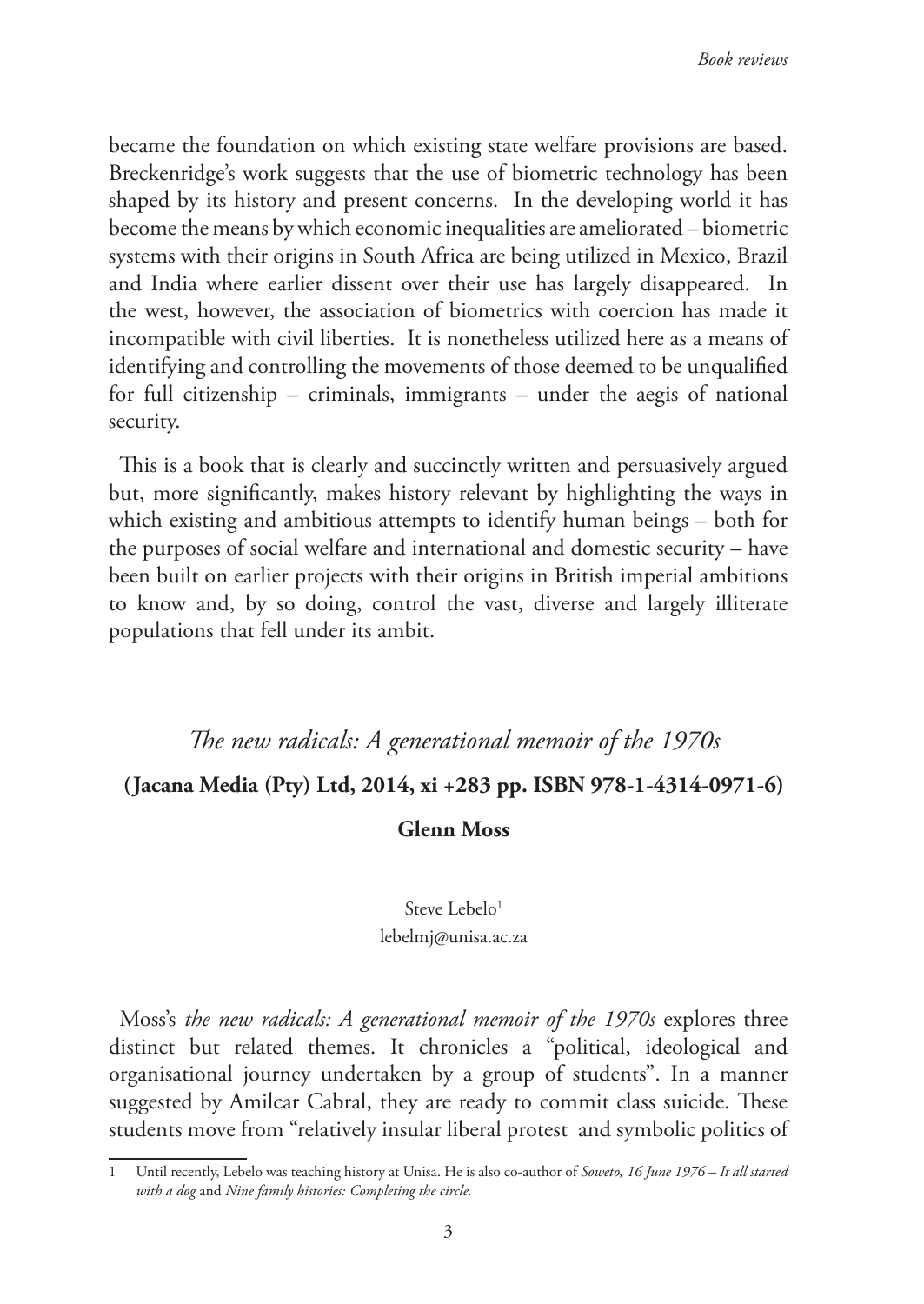an elite university to help in creating the preconditions for a radical challenge to a society which had formed them".

The second theme, to which Moss pays no more than a customary genuflection, is the emergence of the black radical tradition. Inspired by Steve Biko, the Black Consciousness Movement (BCM) is a parallel radical formation, whose Black Consciousness (BC) philosophy Moss and the new radicals contemptuously dismiss as "false consciousness".

The third, and probably the most significant theme is the historical moment when the paths of the new radicals and the exiled African National Congress (ANC) converged. The new radicalism becomes part of "embryonic initiatives which moved South African resistance movement from its historical low point at the end of the 1960s to the organisation, mobilisation and rebellion evident by 1976". Moss's memoir contributes to and reinforces the contested orthodoxy asserting that opposition to apartheid was defined by the unbroken thread of non-racialism.

Having demonstrated a penchant for radical action at the conservative Pretoria High School by burning the old South African flag, Moss's radicalisation was quickened with what was a chance encounter with John Harries. Harries is the Johannesburg station bomber who was a member of the Armed Resistance Movement (ARM).

The new radicalism, presented in an autobiographical form, appears as a critique of liberalism, articulated by the National Union of South African Students (NUSAS). Moss had already internalised radical tendencies when he entered Wits University in 1970. Moss's political struggle in his formative years mirrors the radicalisation of NUSAS. He drew attention to himself soon after entering Wits in 1970. In March of that year he joined a lone picketer in Jan Smuts Street. The picketer turned out to be Wits Student Representative Council (SRC) President, Ken Costa. It being ten years since the Sharpeville massacre, Costa was reminding the public of the tragic events of that day.

For a while Moss's radicalism was focused on student matters and articulated as a negation of liberalism and a radical challenge to the apartheid state's policies. But the Anti -Republic Day campaign was very significant, both in the way it drew the attention of the Wits community and also in the way in which it heralded a change of paradigm in the university's opposition to apartheid. In 1971 he was at the centre of the Anti-Republic Day campaign.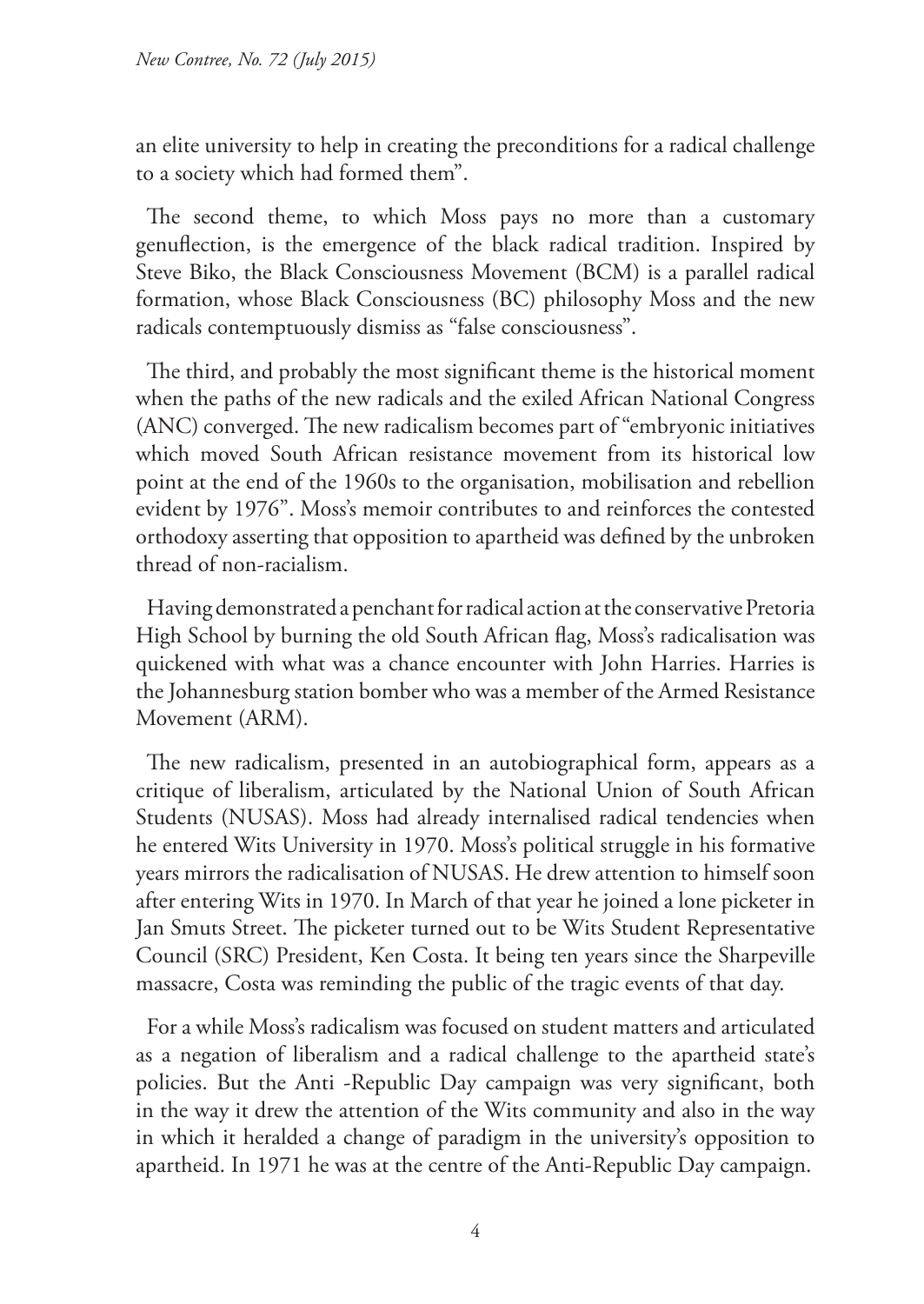But it was the annual Richard Feetham Academic Freedom Lecture at Wits University that offered Moss an opportunity to reach out to the university community, appealing for a paradigm shift in understanding the opposition to apartheid. The choice of Joan Lestor, the British Member of Parliament and an activist with the Anti-Apartheid Movement (AAM), to deliver a keynote address for that year raised a few eyebrows. But it also established Wits' reputation as a radical campus in the next two decades.

But it was Moss's interaction with Ahmed Timol's family that steered him towards the politics of the African National Congress (ANC) and its armed formation, Umkhonto we Sizwe. For Moss and the new radicals, the decisive antagonism was defined by the specificity of the apartheid social formation. And understanding the complexity of apartheid capitalism or Colonialism of a Special Type (CST), was an esoteric exercise requiring specialised skills taught at the University of Natal's Political Philosophy Department by Rick Turner.

Moss and his "comrades" in NUSAS were determined to apply and test the validity of the claim that capitalist exploitation and not white supremacy is the decisive antagonism. In their view, class as opposed to racial antagonisms, "both as an analytical tool and a basis for organisation, found its expression in the prioritisation of worker rather than black interests… and in the new worker organisations were beginning to emerge" (pp. 100-101).

The Wages Commission and the Industrial Aid Society (IAS) were at the cutting edge of the mobilisation of workers, invariably black workers, against employers. The fatal shooting of 11 mineworkers at the Western Deep Level Mines in 1973 created a context in which the Wages Commission and the IAS could illuminate and expose the ways in which apartheid was a rational instrument of capital accumulation and not an irrational system of racial oppression.

To deepen this understanding of the relationship between racial oppression and capitalist exploitation among black workers, the Wages Commission and IAS established worker education programmes in factories in the Witwatersrand, Durban and the Western Cape. Throughout 1974 Moss continued to work tirelessly as an IAS organiser reaching out to workers in factories.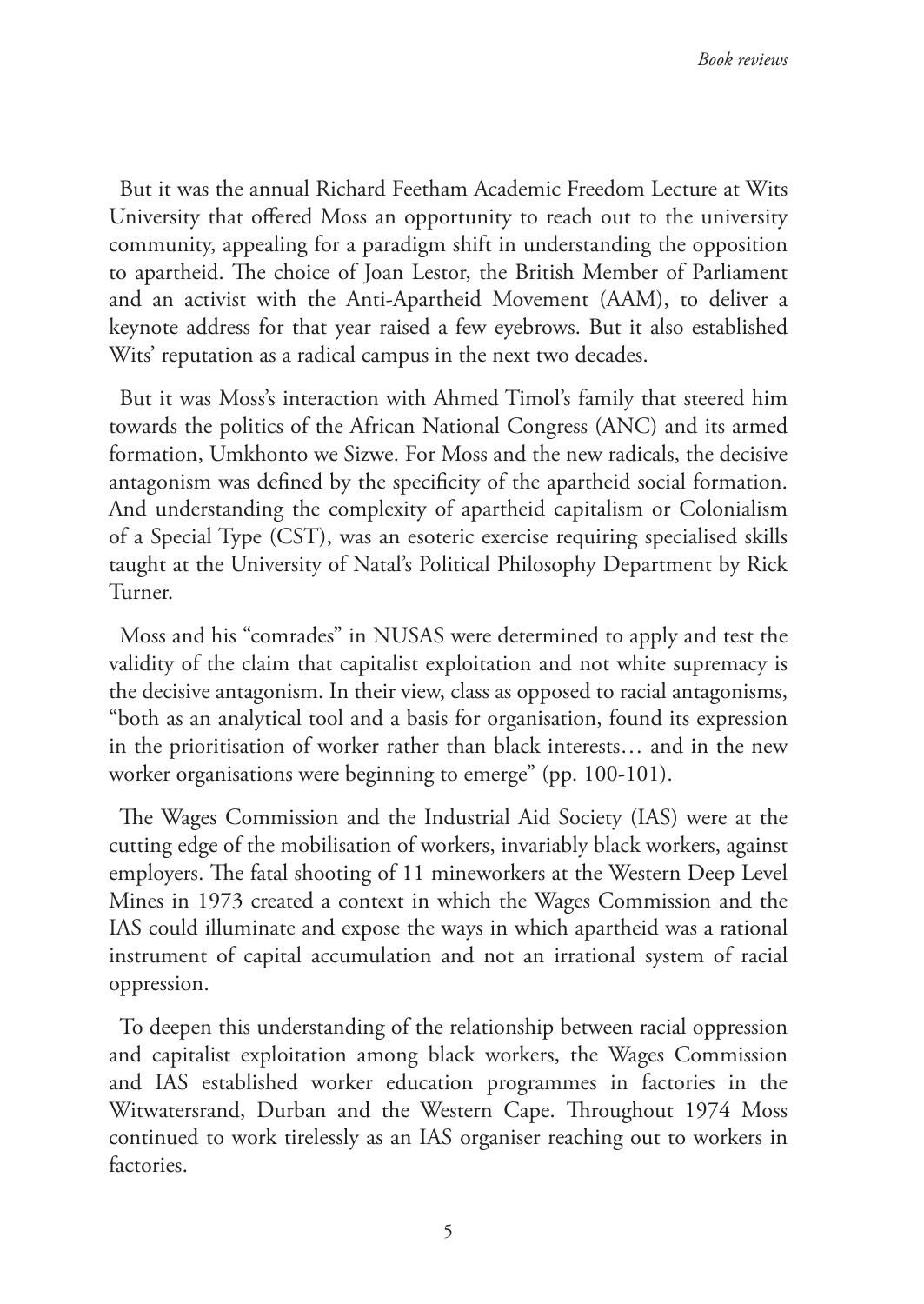These initiatives attracted volunteers, notably Wits academics like Phil Bonner, Sheldon Leader and Bernie Fanaroff, who helped with the production of educational material. It is not clear how these initiatives impacted on the growing number of student, youth and cultural formations affiliated to the BCM that began to proliferate in and around Johannesburg between 1974 and the eruption of the student uprising in June 1976. This is a subject of intense ideological contestation between the congress tradition, to which Moss's new radicalism was affiliated, and BCM formations.

Some individuals within these BCM formations, and in some cases whole formations, embraced this new radicalism. They did not seem to discern the sharp ideological differences between the new radicalism and BCM philosophy. If they did, they seem to have embraced the new radicalism, impressed by what they considered its scientific approach to an understanding of the liberation struggle. This view, not reflected in this text, is often expressed in the narrative of the liberation struggled on the African National Congress Underground. Among these were members of the National Youth Organisation (NAYO), who also attended educational programmes run by IAS.

So by a circuitous route, Moss arrives at a figure that has become a common denominator in accounts of the ANC underground in the 1970s and its overstated impact on the Soweto revolt: Joe Gqabi. Gqabi was an ANC activist in the 1950s and 1960s and spent 10 years on Robben Island. Released in 1974, Gqabi operated underground networks that recruited cadres for the ANC. Among those recruited in this way were Tokyo Sexwale and Murphy Morobe, both of whom were considered active in the South African Students Movement (SASM).<sup>2</sup>

And while the new radicalism appears to have been making headways in organising black factory workers in the Transvaal, it was racked by internal conflict that would undermine its ability to influence developments that would erupt in just under twelve months in Soweto. Internal conflicts within the new radicalism, articulated through IAS, the Wages Commission, The Trade Union Advisory Coordinating Committee (TUACC) and the Institute for Industrial Education (IIE) concerned relationships between labour formations and political formations. The outcome of these tensions was that Moss was expelled from IAS and shortly thereafter, Steven Friedman and

<sup>2</sup> For a more detailed discussion of the ANC underground in the 1970s see G Houston, B Magubane, "The ANC's Armed Struggle in the 1970s", *The road to democracy in South Africa,* 2 (Pretoria, Unisa Press, 2006).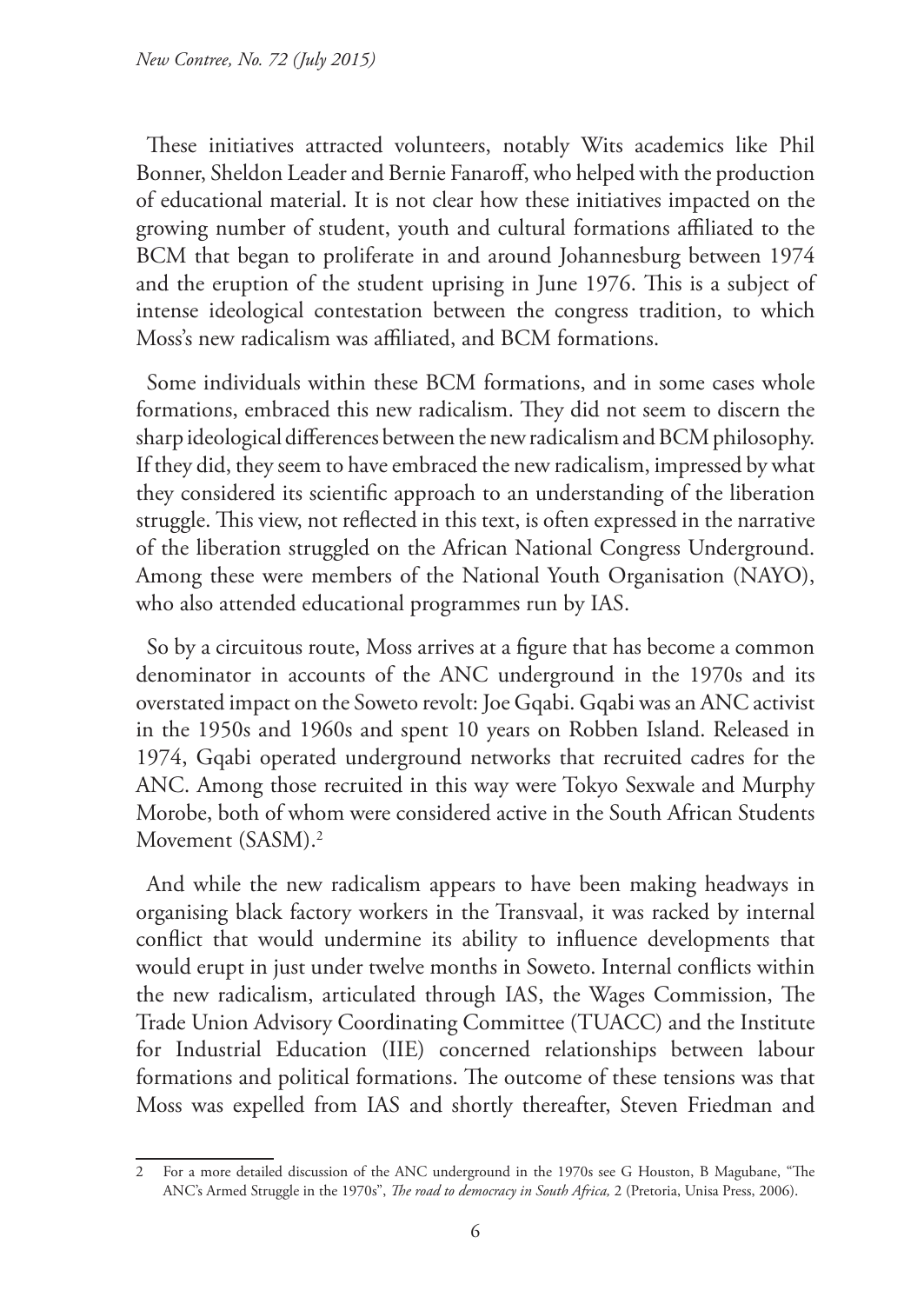others in the core group that set up these initiatives left.

When the Soweto uprising erupted, Moss and some of IAS's activists were in police detention. Moss was facing charges under Section 6 of the Terrorism Act. And soon after 16 June 1976 some of the NAYO activists, with links to the ANC underground, were either in hiding or had been detained under the Terrorism Act. These developments limited the impact the new radicalism could have had on the Soweto revolt.

It became apparent that whatever influence the new radicalism may have had on the Soweto revolt would have been in the early days of unrest. Between 16 June and early August students in Soweto reorganised themselves. On 2 August 1976 the Soweto Students Representative Council (SSRC) was founded. Members of NAYO and other formations that had embraced the new radicalism were not represented in the meeting. The SSRC pledged its loyalty to BCM and proceeded to call for a student march into Johannesburg and a stay away by workers. Police intercepted the march before it left Soweto. But the stay away was an overwhelming success. It was reported that over 80% of Soweto residents stayed away from work on 4 August 1976.

The student campaign was condemned by those embracing the new radicalism for failing to mobilise the working class. This criticism emanated from those who had expected worker formations that had been established as part of the Wages Commission and IAs to provide the organisational support and leadership in the stay away of August 4. This criticism overlooks the fact that it was the historical self-awareness as back people that influenced and shaped patters of mass mobilisation in the 1970s.

These are developments that Moss may have observed from prison. The chasm between the students' movement and the new radicalism became apparent when the first president of the SSRC, Tsietsi Mashinini condemned the exiled movement on his arrival in Botswana. Khostso Seathlolo, the second president of the SSRC, urged students leaving the country never to join the ANC or the Pan Africanist Congress (PAC) in exile. A rejection of the ANC was simultaneously a rejection of the new radicalism.

It can therefore be concluded that the new radicalism did not define the decisive antagonism in the opposition to white supremacy in the 1970s. On the contrary, the decisive antagonism was defined by the Black Consciousness (BC) philosophy. The impact of the new radicalism on mass mobilisation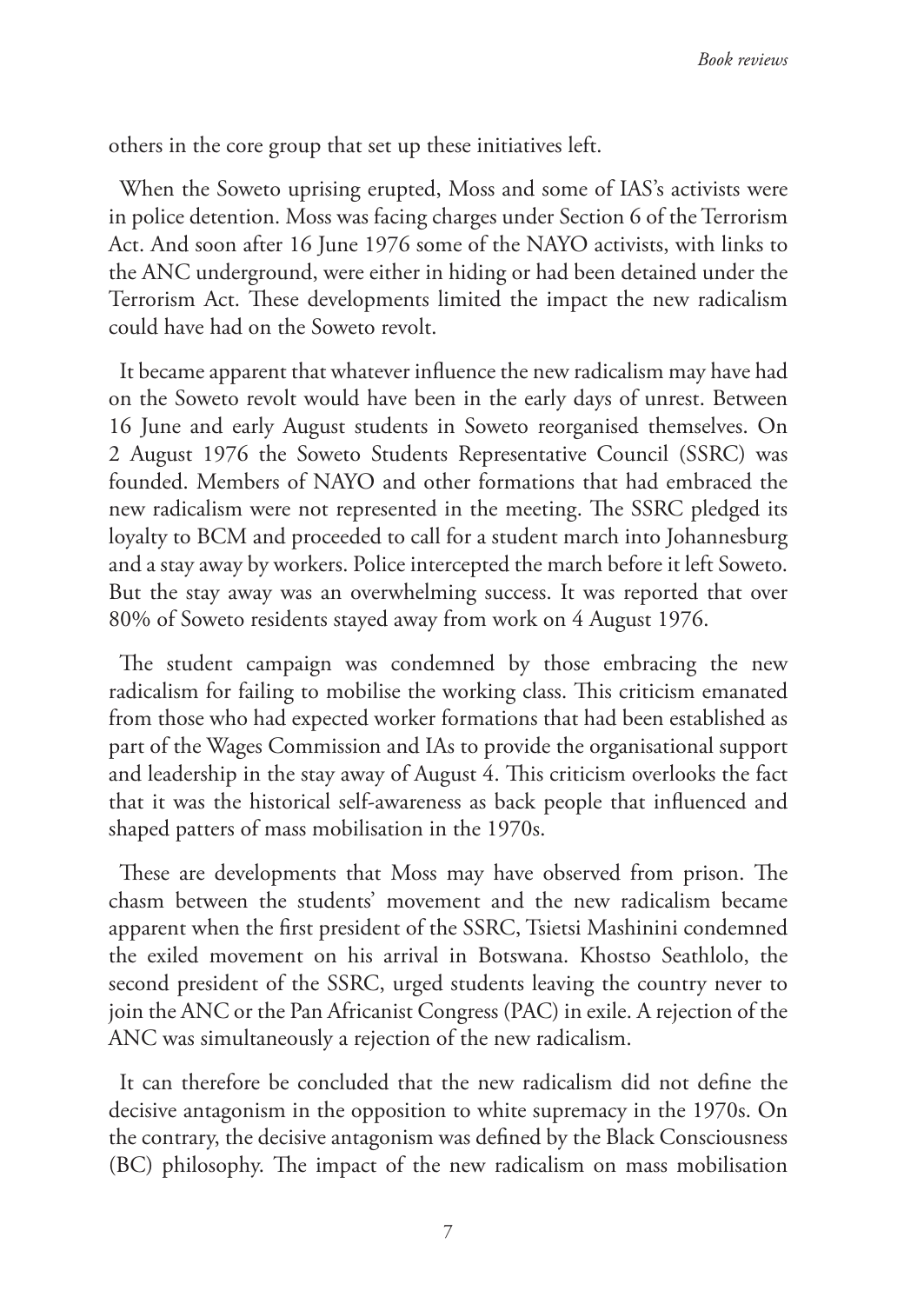was deferred, becoming particularly evident in the 1980s and early 1990s. And even then its impact was more rhetorical than transformative. Moss's memoir can be located within existing literature on the liberation struggle in the era of mass mobilisation, 1952 to 1991. In this instalment Moss merely reinforces existing accounts that upholds the myth of the unbroken thread of non-racialism in the struggle for liberation.

# *The concentration camps of the Anglo-Boer War: A social history*

# **(Auckland Park, Jacana, 2013, 391 pp., notes, diagrams, pictures. ISBN 978-1-4314-0542-8)**

### **Elizabeth van Heyningen**

Charmaine Hlongwane *North West University* Charmaine.hlongwane@gmail.com

Elizabeth van Heyningen is a historian and an experienced writer who has written about the history of Cape Town, the social history of medicine and the history of colonial women. The book that Dr. van Heyningen has recently published on the concentration camps of the Anglo-Boer War contains evidence, case studies, statistics and historic facts in an attempt to write a more balanced history of the Anglo-Boer War, also known as the South African War. The history themes encompassed in this book are on social, political, economicl, psychological and religious issues, and the book depicts the experiences of the Boers and black people in the concentration camps. The book contributes largely to the historiography of the Anglo-Boer War and offers a fresh insight into the inmates' experiences that have often been neglected by other historians in this field. This book can be used by a large audience, ranging from the tertiary history student to anyone interested in the Anglo-Boer War as this work is a significanta addition to the existing work on the Anglo-Boer War of 1899-1902.

Although there has been work done on the Anglo-Boer War by a number of historians in South Africa, few have focused on the day-to-day lives of the people that were interned in the concentration camps. In the four parts of the book, van Heyningen gives an informative analysis of the camps and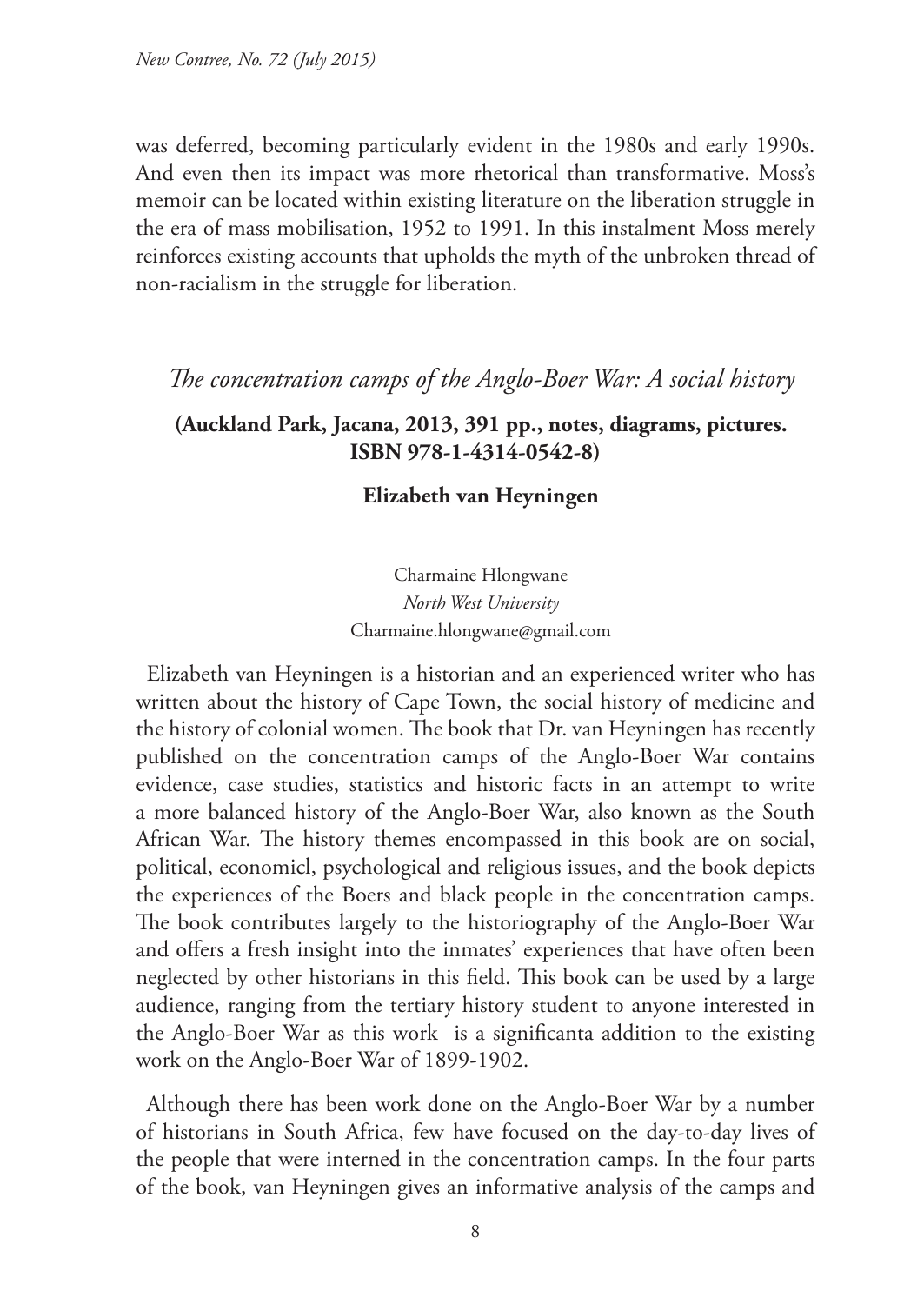offers an important discussion on the diversity of the people in the camps with accounts from different races and classes. Interestingly, van Heyningen follows the lives of some of the inmates before they were sent to the camps. Most people's lives changed for the worse due to the war. Based on the stories given, most families were affected because they lost their belongings and comfortable homes to the flames of war. Some women reminisced how their expensive furniture and pianos perished in the fire (p. 60). Van Heyningen offers a balanced study of the war when she also looked at the effects of the war on black people. Although the Boers suffered in the war, she maintains that black people's suffering was twice that of the Boers. Blacks, for instance, were treated as "hewers of wood and drawers of water", disregarded and neglected (p. 178), thus, showing inequality in the camp experience.

As an expert in social medical history, van Heyningen offers a fascinating chapter on the practice of medicine in the Boer community in the camps. There were many cases of life threatening illnesses in the camps and the Boers attempted to cure these diseases and illnesses, based on their own understandings of medicine. An aspect of Boer medical practice that the British found outrageous was the use of animal parts, blood and dung to cure illnesses (p. 210). The health conditions in the camps were hazardous and many lives were lost due to illness. The authorities sent doctors and nurses but their numbers were insufficient. In addition, the appointed medical personnel in the camps experienced unfavourable living conditions, which adversely affected their ability to provide effective medical care. Aspects of the book that some scholars and researchers might find very intriguing are the accounts told by Boer women. Emily Hobhouse who visited the camps and witnessed the conditions first-hand was the first person to publish the women's accounts of the camps. Without her intervention, the plight of the camps would have been entirely ignored. Hobhouse's report on the camps showed the hardship that many women and children went through during the war to their experiences that led to them being interned in the camps. Most women were without their husbands, they were deprived of their comfortable lives and endured harsh conditions in the camps.

One of the most important features of the camps focused on by van Heyningen looks is the attempt by the British to Anglicize the camps' inmates. The British attempted to spread their influence on education, recreation and celebrations, religion and philanthropy in the camps. Although they were successful to a certain extent, especially with regards to education, most children did not go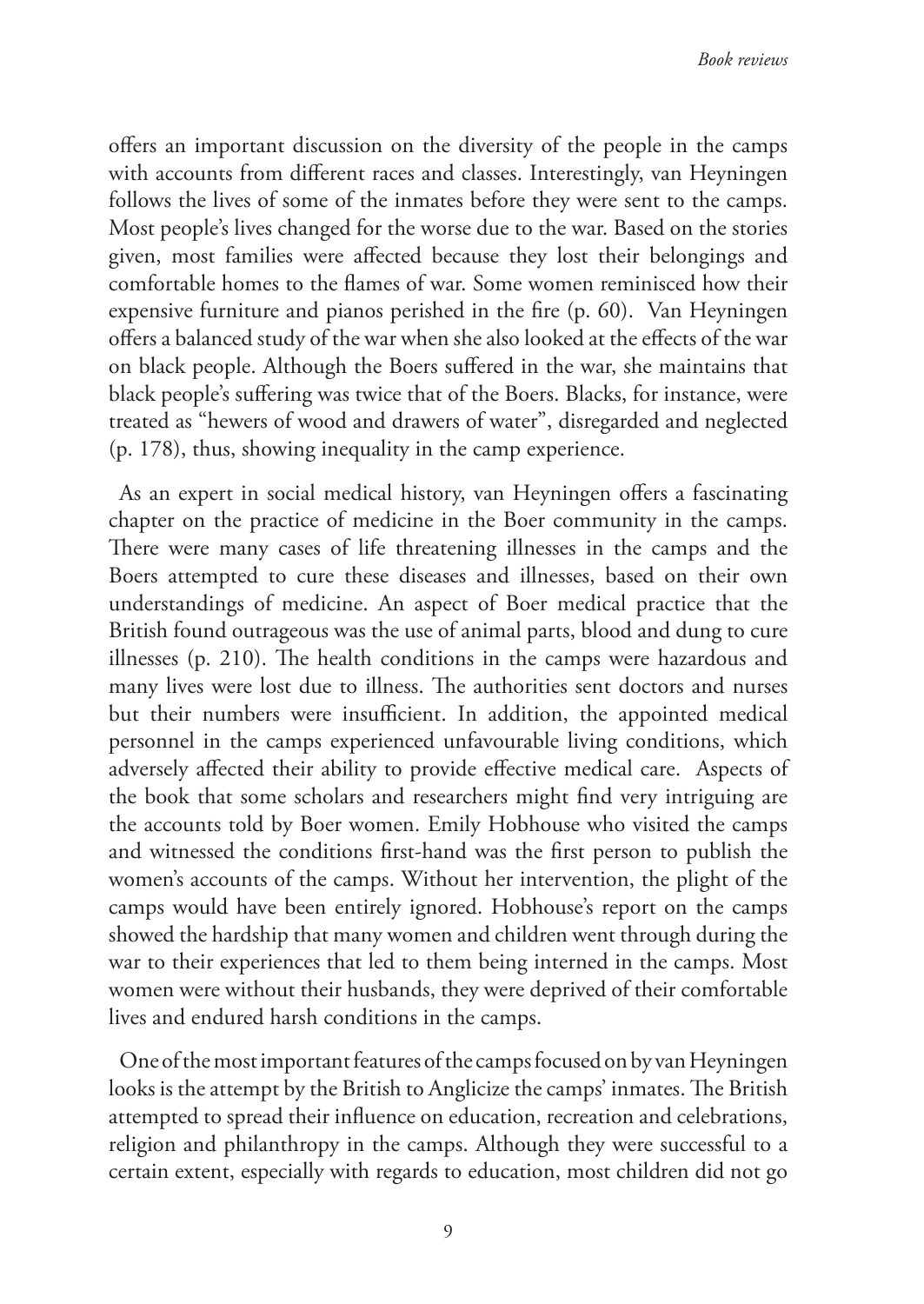to school and their anglicizatin was confined to the singing of old English rhymes and songs. Additionally, most Boers were orthodox in their beliefs. Births, deaths and marriages occurred under ordained Dutch ministers. In other words, the Boers clung to their own identity and religion. The British did not succeed in effectively challenging their religion and traditional beliefs.

In the final part of the book, van Heyningen discusses the outcome of the war after the surrender was signed on 31 May 1902. The camp's inmates received the news about the end of the war with shock. Men who were on commando came into the camps to find their families. Most importantly, the Boers wanted to return to their farms and many were restless and frustrated that they could not leave immediately. On the other hand, black people did not want to leave the camps because they did not want to return to their old masters (p. 302). Most inmates experienced trauma and physical health problems after their imprisonment. Hobhouse's accounts of women's experiences in the war show that, while most women told their stories about the trauma associated with the camps, some women buried their traumatic experiences and refused to speak. "Many Boer women were silent, for their silence was a culture in which emotions were not openly displayed" (p. 315).

Van Heyningen has made a significant contribution to the historiography of the Anglo-Boer War that is conventionally focused on the political and Afrikaner nationalism aspects. In her study, she offers a broader view of the war by giving voice to the otherwise silenced women and children. This study attempts to balance the accounts of both black and white victims of the camps although information about black camps is somewhat limited.

*Ethnicity and empire in Kenya: Loyalty and martial race among the Kamba, c 1800 to the present*

**(New York: Cambridge University Press, 2014, 276 pp., bibl, index. ISBN: 978-1-107-06104-0)**

### **Myles Osborne**

Anne Samson *Great War in Africa Association* thesamsoned@gmail.com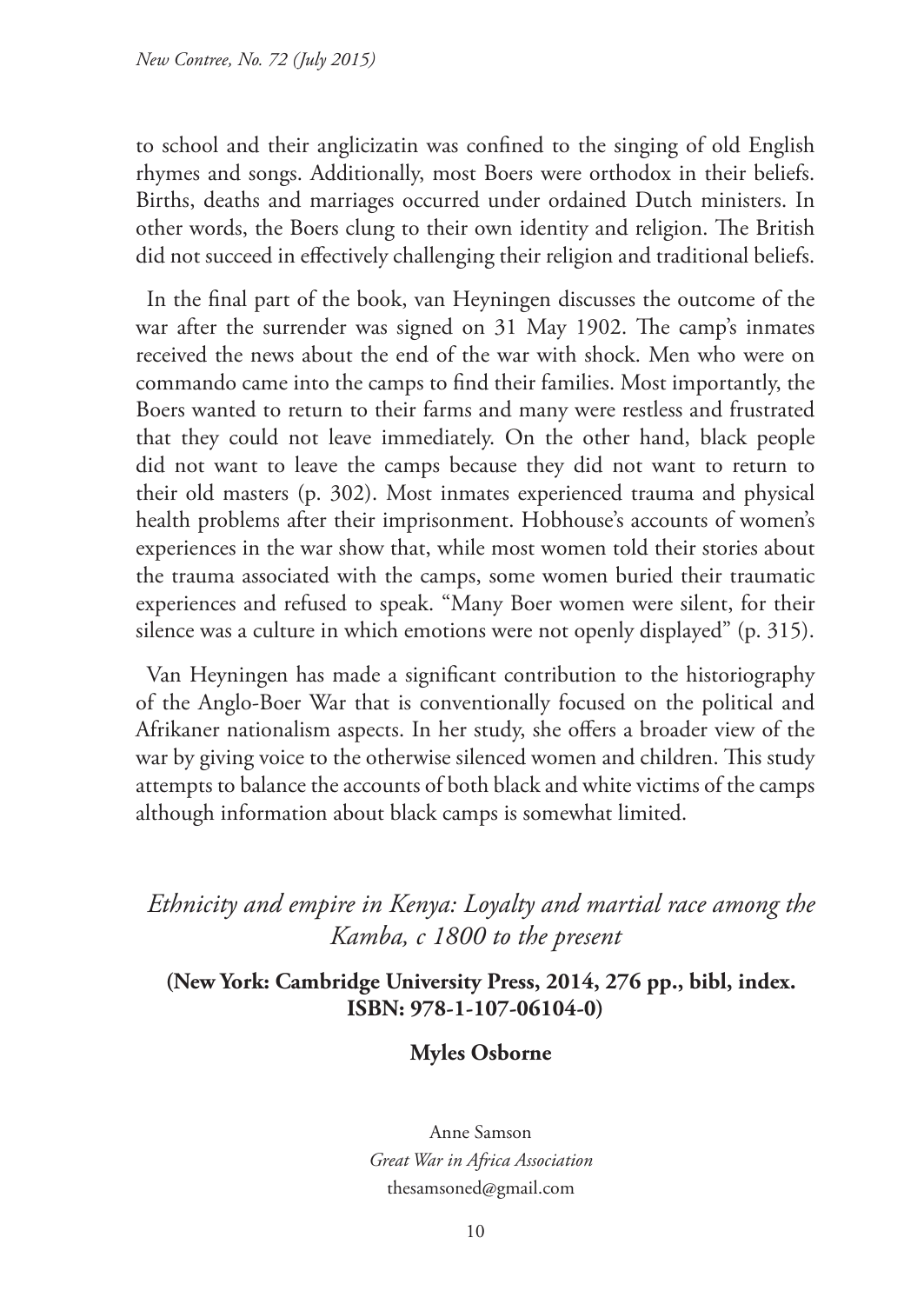The publication of *Ethnicity and empire in Kenya: Loyalty and martial race among the Kamba, c 1800 to the present* is a huge bonus for students of early twentieth century history, especially as it provides a complementary text to Michelle R Moyd's *Violent intermediaries: African soldiers, conquest and everyday colonialism in German East Africa* (New African Studies Series, Ohio University Press, Athens, Ohio, 2014). Together, these two books provide an unrivalled insight into the formation of the black soldier who was to serve through the two World Wars. Individually, they stand as testimony to the development of peoples who, until the publication of these two books, had their identity explained in terms of their white colonial overlords.

Having spent eight years interviewing 150 Kikamba, Myles Osborne introduces us to the history of the Kamba from their perspective. His sensitivity in interpreting the language, archival documents and interviews conducted by others before him, shows how British and European ideas came to be imposed on the territory and accepted by a people thereby creating a tribal system which played out through the years of Kenya's time as a colony. Although a map showing how the area occupied by the Kamba changed slightly over the period would have been helpful, it is not essential as Myles provides appropriate and relevant descriptions.

The Kamba are regarded as a "martial" race. What this means, how the Kamba came to be seen as martial and how this perception morphed is the focus of this book. The subtleties of language and behaviour are explored throughout the book: for example, how a people could be regarded as "good" policemen but not effective as soldiers. As well as providing a history of the Kamba people, the book gives insight into how dominant ideologies changed and how this impacted the Kamba especially in connection with the World Wars and Kenya's struggle for independence. In contrast to the Kamba possibly being the best-known Kenyan tribe of the First World War, today, the Kikuyu and Luo are the most well-known tribal groupings in the area; notwithstanding the Masai. The rapid decline of the Kamba from a starring role to one of virtual obscurity is, as Myles sets out, the result of changing values and the interplay between politics and the military.

In a subtle way, Myles confirms the role of the military as subject to the whims of politicians who generally control the budget and determine the priorities for development. The challenges of the Kamba in finding work during and after wars confirm this. However the importance of the military to politicians, whether local or metropole, is demonstrated through the attempts by Britain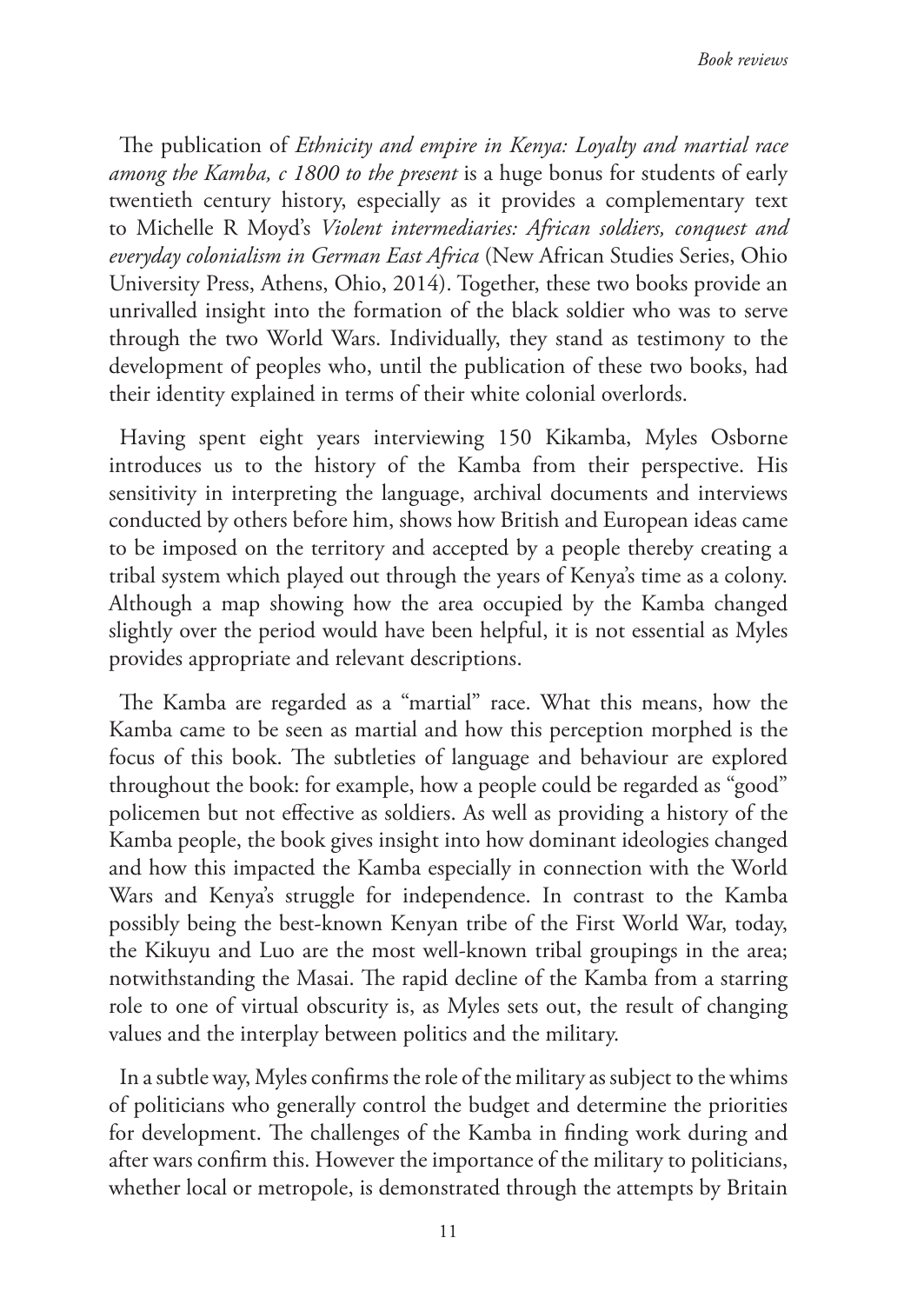to appease the Kamba men by restricting their women from leaving the area to obtain employment in Nairobi and elsewhere. The solidarity portrayed by the Kamba played out in the struggle to protect their land, cattle and their values while, at the same time, it allowed them to redefine their values and form a tribal identity. The imposition, by the British, of chiefs into the hierarchy gave a focus for determining what was valued as a community. Prior to World War Two, the chiefs who had made their wealth through the control of cattle were not respected as leaders. They had not been appointed by the people and as such were not awarded the respect given to returning soldiers.

The relationship between the chiefs and the people is a point which could have been further interrogated but perhaps the material from the interviews did not allow for this deeper insight. As Myles noted, shortly before Independence nobody left the Kamba tribe to move to another, despite there not having been a tribal distinction in early 1800 and the fluidity of movement between areas being emphasised in earlier interviews. A point which is well covered and perhaps offers some reason for the apparent docile acceptance of the role of chief is that of the missionaries and their attempts to introduce education to the Kamba. The early rejection of education in favour of military service contrasts with the change after World War Two where education began to be embraced because of the shortage of work and the Kikuyu being favoured over the Kamba, as well as the chiefs being able to survive and increase their wealth and standing amongst the British. The clash between traditions over pierced ears and circumcision is another area which could have been further explored but, in fairness, would have detracted from the object of the book. What one does get, when looking at the chiefs and missionaries, is a sense of the tensions being played out and the trade-offs made to preserve what is regarded as important and valuable. It is through the changing practices, such as the introduction of monogamy and western dress, that one can trace the changing values of the Kamba people and wider society in general.

The role of women is another thread that features throughout the book. Women were instrumental in defining the values of what was acceptable and tended to be regarded as equal to men although, on occasion, attempts were made to control them and restrict their movements in order to provide men with work and a sense of well-being. Significantly, of the 52 interviews Myles conducted with women, little is said about bringing up children or family life. Rather there is a focus on the role of women in contributing to the welfare of the household and supporting their husbands – it was acceptable to move